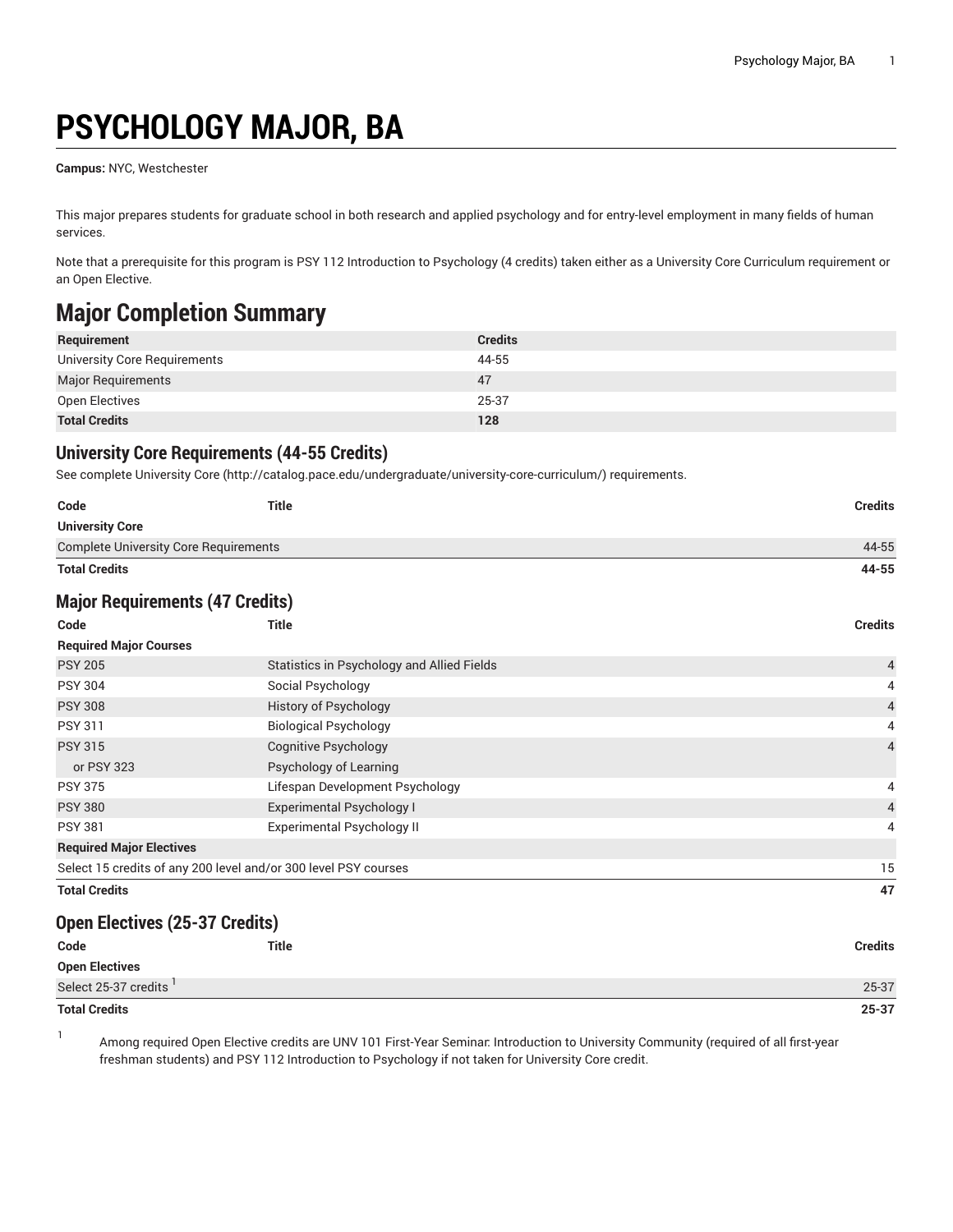### **General Track**

| <b>Course</b>                                            | <b>Title</b>                                                                                                                        | <b>Credits</b> |
|----------------------------------------------------------|-------------------------------------------------------------------------------------------------------------------------------------|----------------|
| <b>First Year</b>                                        |                                                                                                                                     |                |
| Fall                                                     |                                                                                                                                     |                |
| <b>ENG 110</b>                                           | Composition                                                                                                                         | 3              |
| <b>UNV 101</b>                                           | First-Year Seminar. Introduction to University Community                                                                            | $\mathbf{1}$   |
| <b>PSY 112</b>                                           | Introduction to Psychology (Learning Community (LC) with CHP 101)                                                                   | 4              |
| <b>CHP 101</b>                                           | Wellness and Physical Fitness (Analysis of Human, Social, and Natural Phenomena<br>(AOK5) and Learning Community (LC) with PSY 112) | $\overline{2}$ |
| Take any one remaining Area of Knowledge course          |                                                                                                                                     | 3              |
| See advisor for approved MAT requirement                 |                                                                                                                                     | 3              |
|                                                          | <b>Credits</b>                                                                                                                      | 16             |
| <b>Spring</b>                                            |                                                                                                                                     |                |
| <b>ENG 120</b>                                           | <b>Critical Writing</b>                                                                                                             | 4              |
| <b>COM 200</b>                                           | <b>Public Speaking</b>                                                                                                              | 3              |
| <b>PSY 205</b>                                           | Statistics in Psychology and Allied Fields                                                                                          | 4              |
| One Lab science course                                   |                                                                                                                                     | 3              |
| Take any one remaining Area of Knowledge course          |                                                                                                                                     | 3              |
|                                                          | <b>Credits</b>                                                                                                                      | 17             |
| <b>Second Year</b>                                       |                                                                                                                                     |                |
| Fall                                                     |                                                                                                                                     |                |
| CS 121                                                   | <b>Computer Programming I</b>                                                                                                       | $3 - 4$        |
| or TS 105                                                | or Computers for Human Empowerment                                                                                                  |                |
| or CIS 101                                               | or Introduction to Computing                                                                                                        |                |
| First Second Language Course. See Advisor for guidelines |                                                                                                                                     | 3              |
| Take any one remaining Area of Knowledge course          |                                                                                                                                     | 3              |
| Take any one remaining Area of Knowledge course          |                                                                                                                                     | 3              |
| <b>PSY 304</b>                                           | Social Psychology                                                                                                                   | $\overline{4}$ |
|                                                          | <b>Credits</b>                                                                                                                      | $16-17$        |
| <b>Spring</b>                                            |                                                                                                                                     |                |
| <b>PSY 308</b>                                           | History of Psychology                                                                                                               | 4              |
| Second Language Course, if applicable                    |                                                                                                                                     | 3              |
| Take any one remaining Area of Knowledge course          |                                                                                                                                     | 3              |
| Take any one remaining Area of Knowledge course          |                                                                                                                                     | 3              |
| <b>PSY 233</b>                                           | Psychology of Civic Engagement                                                                                                      | 3              |
|                                                          | <b>Credits</b>                                                                                                                      | 16             |
| <b>Third Year</b>                                        |                                                                                                                                     |                |
| Fall                                                     |                                                                                                                                     |                |
| <b>ENG 201</b>                                           | Writing in the Disciplines                                                                                                          | $3 - 4$        |
| <b>PSY 311</b>                                           | <b>Biological Psychology</b>                                                                                                        | 4              |
| Take any one remaining Area of Knowledge course          |                                                                                                                                     | 3              |
| One elective course in subject PSY                       |                                                                                                                                     | 3              |
| One elective course in subject PSY                       |                                                                                                                                     | 3              |
|                                                          | <b>Credits</b>                                                                                                                      | $16-17$        |
| <b>Spring</b>                                            |                                                                                                                                     |                |
| <b>PSY 315</b>                                           | <b>Cognitive Psychology</b>                                                                                                         | 4              |
| One elective course in subject PSY                       |                                                                                                                                     | 3              |
| One elective course in subject PSY                       |                                                                                                                                     | 3              |
| Open Elective Course                                     |                                                                                                                                     | 3              |
|                                                          |                                                                                                                                     | 3              |
| Open Elective Course                                     | <b>Credits</b>                                                                                                                      | 16             |
|                                                          |                                                                                                                                     |                |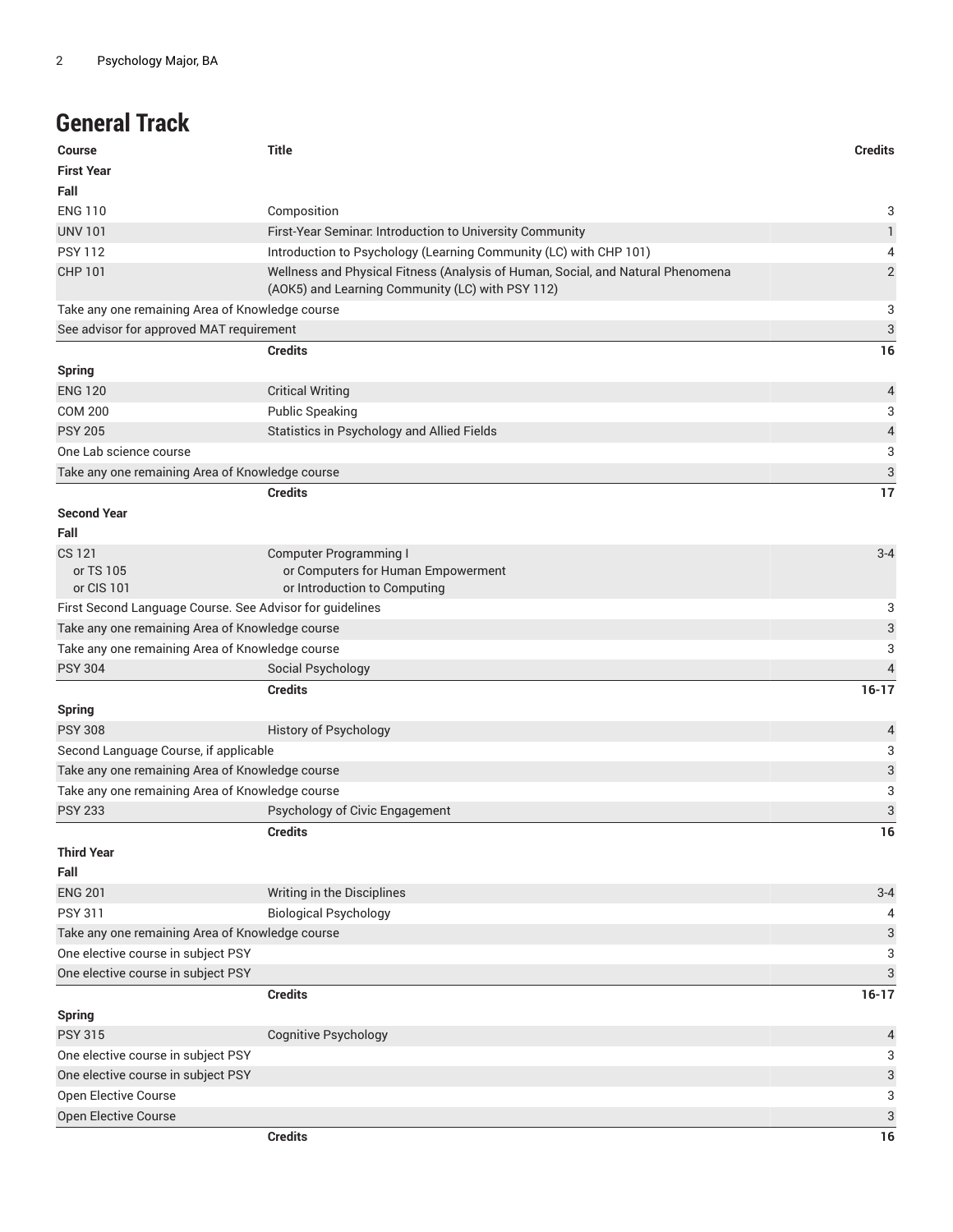| <b>Fourth Year</b>                 |                                   |                |
|------------------------------------|-----------------------------------|----------------|
| Fall                               |                                   |                |
| <b>PSY 380</b>                     | <b>Experimental Psychology I</b>  | 4              |
| One elective course in subject PSY |                                   | 3              |
| Open Elective Course               |                                   | 3              |
| Open Elective Course               |                                   | 3              |
| Open Elective Course               |                                   | 3              |
|                                    | <b>Credits</b>                    | 16             |
| <b>Spring</b>                      |                                   |                |
| <b>PSY 381</b>                     | <b>Experimental Psychology II</b> | $\overline{4}$ |
| Open Elective Course               |                                   | 3              |
| Open Elective Course               |                                   | 3              |
| Open Elective Course               |                                   | 3              |
| Open Elective Course               |                                   | 3              |
|                                    | <b>Credits</b>                    | 16             |

**Total Credits 129-131**

## **Psychology/Mental Health Counseling-MS (PMG) Track**

| <b>Course</b>                                            | <b>Title</b>                                                      | <b>Credits</b>            |
|----------------------------------------------------------|-------------------------------------------------------------------|---------------------------|
| <b>First Year</b>                                        |                                                                   |                           |
| Fall                                                     |                                                                   |                           |
| <b>ENG 110</b>                                           | Composition                                                       | 3                         |
| <b>UNV 101</b>                                           | First-Year Seminar. Introduction to University Community          | $\mathbf{1}$              |
| <b>PSY 112</b>                                           | Introduction to Psychology (Learning Community (LC) with CHP 101) | 4                         |
| Take any one remaining Area of Knowledge course          |                                                                   | 3                         |
| See advisor for approved MAT requirement                 |                                                                   | 3                         |
| <b>MAT 104</b>                                           | Finite Mathematics (or MAT 109)                                   | 3                         |
| or MAT 111                                               | or Elementary Calculus I                                          |                           |
| or MAT 131                                               | or Calculus I                                                     |                           |
| or MAT 134                                               | or Introduction to Probability and Statistics                     |                           |
| or MAT 137                                               | or Introduction to Discrete Mathematics                           |                           |
| or MAT 141                                               | or Introductory Statistics for the Life Sciences                  |                           |
|                                                          | <b>Credits</b>                                                    | 17                        |
| <b>Spring</b>                                            |                                                                   |                           |
| <b>ENG 120</b>                                           | <b>Critical Writing</b>                                           | 4                         |
| <b>COM 200</b>                                           | <b>Public Speaking</b>                                            | 3                         |
| <b>PSY 205</b>                                           | Statistics in Psychology and Allied Fields                        | $\sqrt{4}$                |
| One Lab science course                                   |                                                                   | 3                         |
| Take any one remaining Area of Knowledge course          |                                                                   | $\ensuremath{\mathsf{3}}$ |
|                                                          | <b>Credits</b>                                                    | 17                        |
| <b>Second Year</b>                                       |                                                                   |                           |
| Fall                                                     |                                                                   |                           |
| <b>CS 121</b>                                            | <b>Computer Programming I</b>                                     | $3 - 4$                   |
| or TS 105                                                | or Computers for Human Empowerment                                |                           |
| or CIS 101                                               | or Introduction to Computing                                      |                           |
| First Second Language Course. See Advisor for guidelines |                                                                   | 3                         |
| Take any one remaining Area of Knowledge course          |                                                                   | 3                         |
| Take any one remaining Area of Knowledge course          |                                                                   | 3                         |
| <b>PSY 304</b>                                           | Social Psychology                                                 | 4                         |
|                                                          | <b>Credits</b>                                                    | $16-17$                   |
| <b>Spring</b>                                            |                                                                   |                           |
| <b>PSY 308</b>                                           | <b>History of Psychology</b>                                      | 4                         |
| Second Language Course, if applicable                    |                                                                   | 3                         |